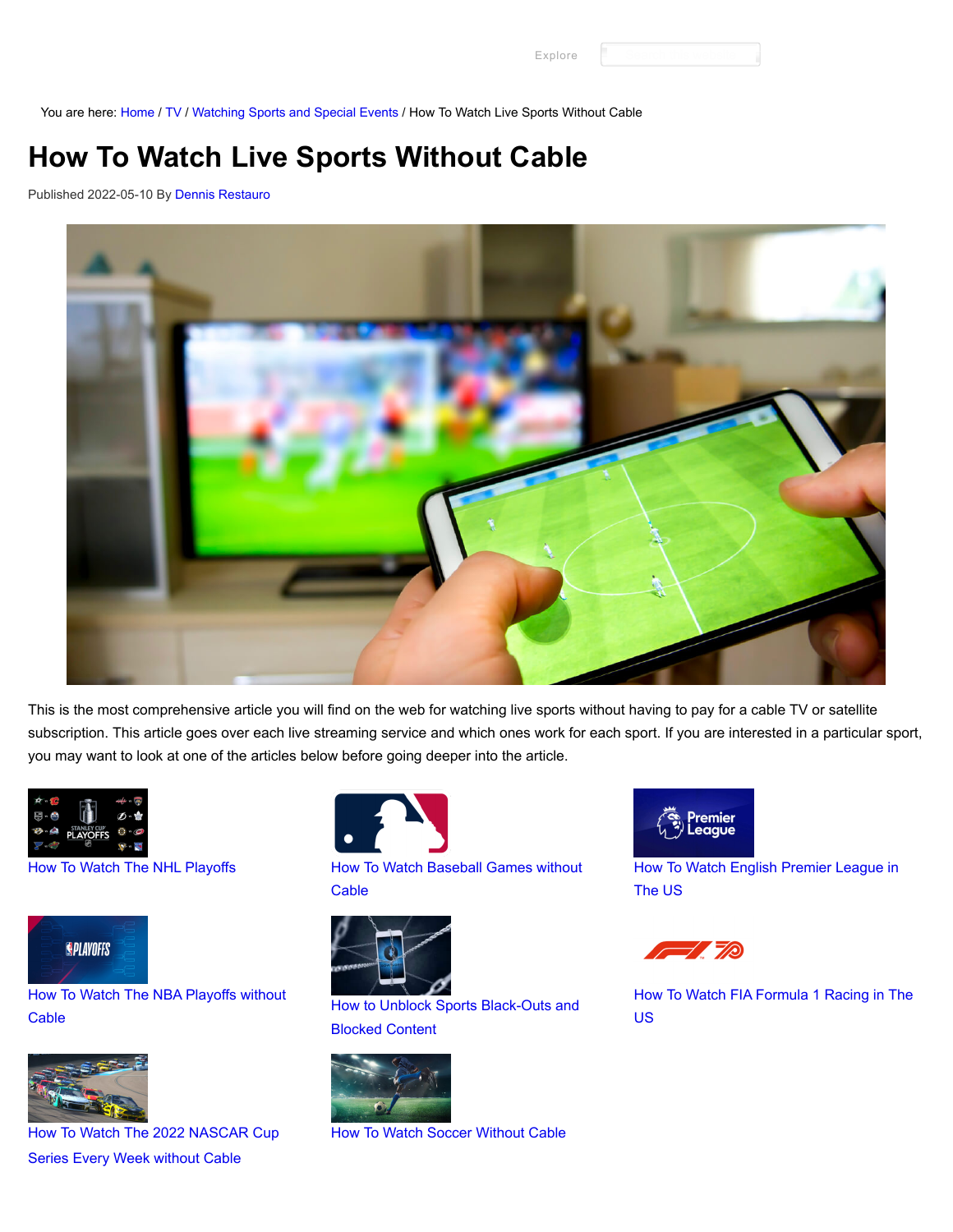#### **Table of Contents**

- **[Best TV Streaming Services for Sports](https://www.groundedreason.com/watch-sports-without-cable/#Best_TV_Streaming_Services_for_Sports)** 
	- [Sports on DIRECTV STREAM](https://www.groundedreason.com/watch-sports-without-cable/#Sports_on_DIRECTV_STREAM)
	- [Sports on Fubo TV](https://www.groundedreason.com/watch-sports-without-cable/#Sports_on_Fubo_TV)
	- [Sports on Hulu Live TV](https://www.groundedreason.com/watch-sports-without-cable/#Sports_on_Hulu_Live_TV)
- [Sports on YouTube TV](https://www.groundedreason.com/watch-sports-without-cable/#Sports_on_YouTube_TV)
- [Sports on Sling TV](https://www.groundedreason.com/watch-sports-without-cable/#Sports_on_Sling_TV)
- [Sports Channel Comparison Chart](https://www.groundedreason.com/watch-sports-without-cable/#Sports_Channel_Comparison_Chart)
	- [Sports Channels](https://www.groundedreason.com/watch-sports-without-cable/#Sports_Channels)
	- [Regional Sports Networks](https://www.groundedreason.com/watch-sports-without-cable/#Regional_Sports_Networks)

| <b>Start Your 7-Day Free Trial</b>                                                 |
|------------------------------------------------------------------------------------|
| Get access to new exclusives and all your favorites today with a 7-day free trial. |
|                                                                                    |
|                                                                                    |
| Sign Up                                                                            |
|                                                                                    |

### **Best TV Streaming Services for Sports**

Most basic sports channels, like ESPN and FS1, can be found on live streaming services like Hulu Live TV, YouTube TV, FuboTV, DIRECTV STREAM, and Sling. When it comes to the best live TV streaming service for sports, you want to look for the one that meets the following requirements:

- Do they carry my local broadcast channels? This is important as a lot of live sports air on CBS, FOX, ABC, and NBC.
- Do they carry your regional sports network? This is a must-have for many sports fans
- Do they carry national sports and college sports channels like ESPNU, Fox Sports College, ACC Network, etc?

DIRECTV STREAM, Hulu Live TV, and YouTube TV are easily your best options if you want the most sports channels and the best chance of getting your local network channels. However, DIRECTV STREAM is also great for RSNs. Yet, they are only available on the DIRECTV STREAM "Choice" plan at \$89.99 per month. There is a channel chart below covering all sports channels and the streaming services that offer them. But first, let's take at some of the best live TV streaming services for sports.

#### **Sports on DIRECTV STREAM**



**Cost**: \$69.99 per month for their "Entertainment" package which will carry your basic sports channels like ESPN, FS1, etc. However, if you really want the sports DIRECTV STREAM offers you will need their "Choice" package, which you will need for regional sports and more niche sports channels. The Choice plan will cost \$89.99 per month. You can take a closer look at their service on this [promo page.](https://www.groundedreason.com/recommends/ATT-Now)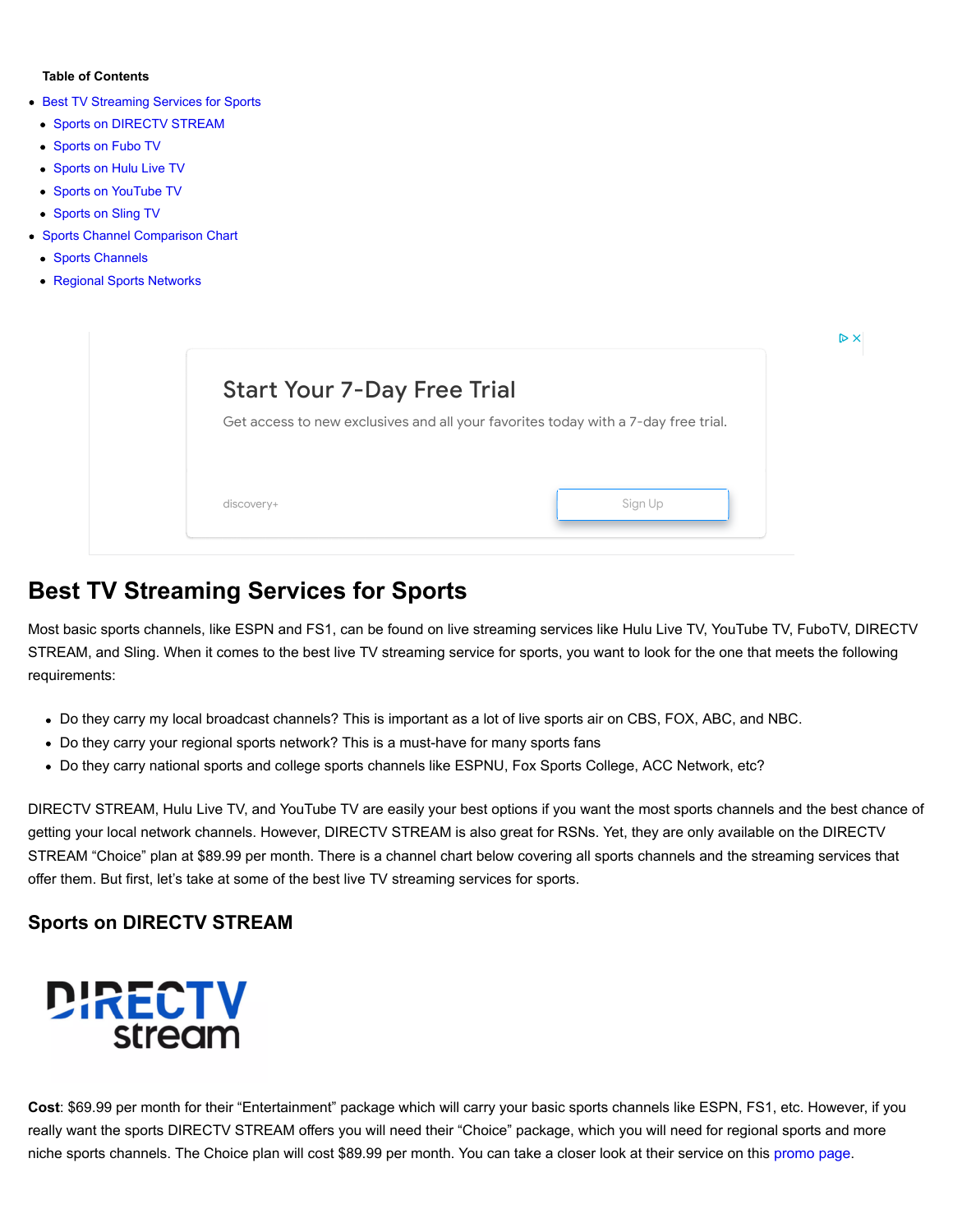**Local Channels:** Covers ABC, NBC, CBS, Fox and more in most TV markets.

**Regional Sports**: Easily the best service to watch your regional sports networks. DIRECTV STREAM is the only service to carry Spectrum SportsNet and Spectrum SportsNet LA. They also carry most of the NBC and Bally Sports RSNs (Formerly Fox Sports Regional Networks)

**Major Cable Sports Channels:** DIRECTV STREAM provides access to ESPN2, [FS1,](https://www.groundedreason.com/where-to-watch-fs1-stream-live-and-legally/) FS2, TBS, TNT, USA Network, and more. Most of those are available in their more affordable "Entertainment" packages at \$69.99 per month. However, you will lose out on Regional Sports and many other sports networks.

**Where AT&T TV Comes up Short**: The most significant mark against DIRECTV STREAM is the expense. While it's considerably more expensive, it's one of the only streaming services that will provide certain areas with their regional sports network.

Check out our **[Detailed Guide to DIRECTV STREAM](https://www.groundedreason.com/att-tv-now-is-back-on-roku/)** for more information on their service.

#### **Sports on Fubo TV**

**Cost**: Starts at \$69.99 per month. Try a **[free trial to FuboTV](https://www.groundedreason.com/recommends/FuboTV)**

**Local Channels:** Has decent nationwide coverage for CBS, Fox, ABC, and NBC,

**Regional Sports**: FuboTV has the NBC RSNs but not Fox RSNs. However, they due to carry a few AT&T SportsNet RSNs, MSG Network, and a few others.

**Major Cable Sports Channels:** FuboTV has just about every sports network you can name. For \$69.99 per month, they provide access to NBC Sports Network, CBS Sports Network, ESPN, ESPN2, ESPN3 (Through the ESPN app), FS1, FS2, SEC Network, ACC Network, BEIN Sports, BTN (Big Ten Network), PAC-12 Network, and more. Fubo TV also allows you to add ESPNEWS, ESPN-U, MLB Network, NHL Network, and more with add-on channel packages.

**Where FuboTV Comes up Short**: The only major flaw is they lack access to Bally Sports RSNs. Also, there is an additional mandatory \$6 per month regional sports fee for fuboTV subscribers in these areas.

- Pittsburgh, PA and surrounding areas
- Houston, TX and surrounding areas
- New York City/Buffalo/Rochester, NY and surrounding areas
- New England
- Chicago, IL and surrounding areas
- Washington/Oregon and surrounding states
- Utah/Nevada and surrounding areas

Check out our **[Detailed Guide to FuboTV](https://www.groundedreason.com/what-is-fubotv/)** for more information on their service.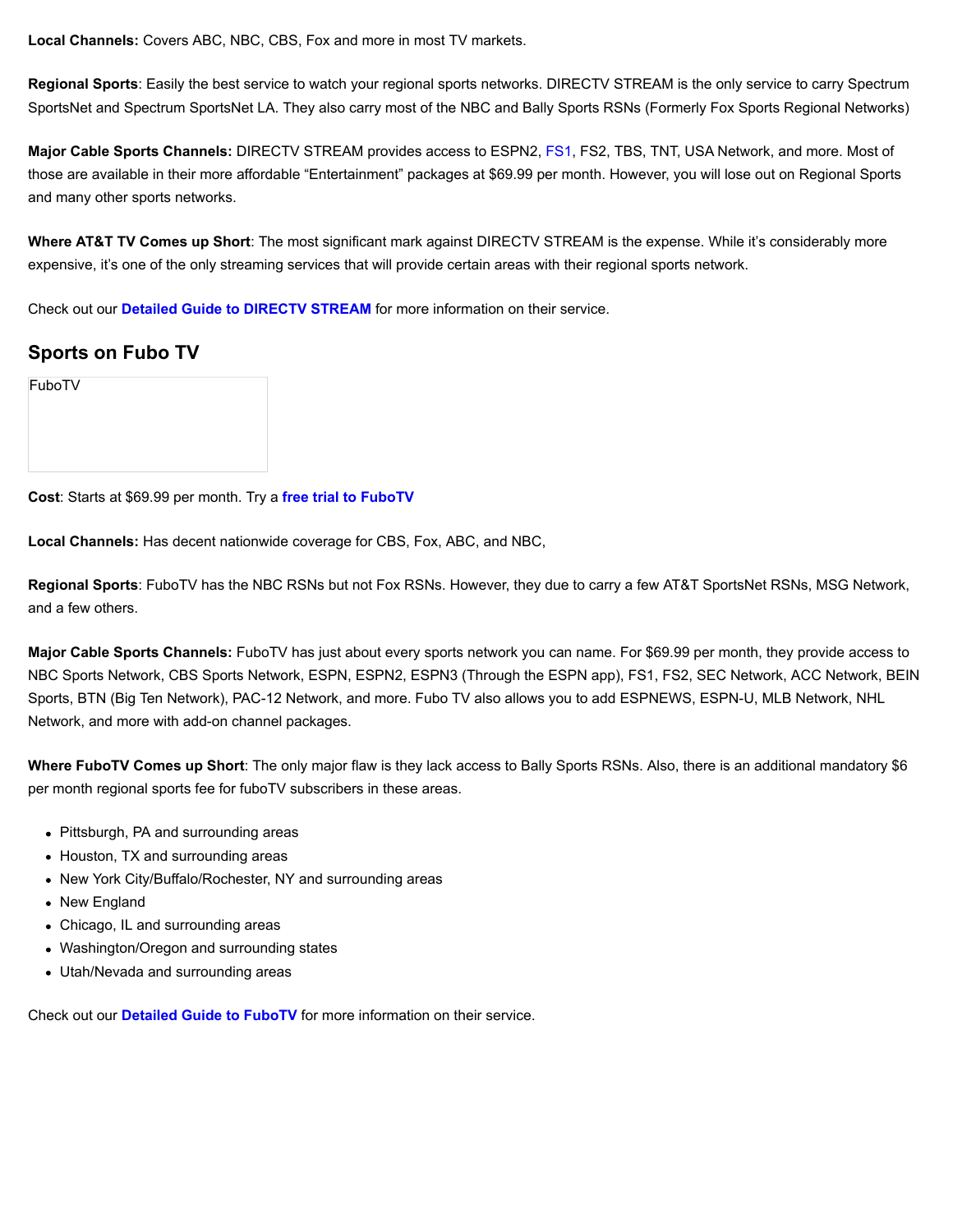

Meet The Ridge. A slim, RFID-blocking wallet designed to streamline.

**SHOP NOW** 



#### **Sports on Hulu Live TV**

| hulu |  |  |  |
|------|--|--|--|
|      |  |  |  |
|      |  |  |  |
|      |  |  |  |
|      |  |  |  |

**Cost**: \$69.99 per month (**[try Hulu Live TV](https://www.groundedreason.com/recommends/hululive)**)

**Local Channels:** Hulu offers live FOX, CBS, ABC, and NBC in nearly all US markets. It's tied with YouTube TV for local channel coverage. You can **[check your zip code with Hulu](https://www.groundedreason.com/recommends/hululive#allchannels)** to see which local channels are available in your area.

**Regional Sports Networks**[: Hulu carries the NBC regional sports networks and SportsNet NY. The page where you can](https://www.groundedreason.com/recommends/hululive#allchannels) **check your zip code with Hulu** will also show you which RSNs are offered in your area.

**Major Cable Sports Channels:** Hulu Live TV lets you [watch ESPN without cable](https://www.groundedreason.com/watch-espn-online-without-cable/). They also provide access to ESPN2, [FS1](https://www.groundedreason.com/where-to-watch-fs1-stream-live-and-legally/), FS2, TBS, TNT, USA Network, and more.

**Where Hulu Comes up Short**: Hulu is missing the pro sports channels like MLB TV, NBA TV, NHL TV, and NFL network. Hulu also doesn't carry Fox College Sports channel or the Pac-12 Network.

Check out our **[Detailed Guide to Hulu](https://www.groundedreason.com/tv-shows-hulu-worth-cost/)** for more information on their service.

#### **Sports on YouTube TV**

youtube tv

**Cost**: \$69.99 per month (sign up on **[YouTube TV's](https://www.groundedreason.com/recommends/hululive) [W](https://tv.youtube.com/welcome/)[ebsite](https://www.groundedreason.com/recommends/hululive)**)

**Local Channels:** Also at the top with Hulu + Live TV on local channel coverage. You can check your Zip Code on [Youtube TVs Website](https://tv.youtube.com/welcome/#id-70channels) to see which channels are available in your area.

**Regional Sports**: Carries the NBC RSNs. YouTube TV also carries NESN

**Major Cable Sports Channels:** YouTube TV provides access to ESPN2, [FS1,](https://www.groundedreason.com/where-to-watch-fs1-stream-live-and-legally/) FS2, TBS, TNT, USA Network, MLB Network, NBA TV, NFL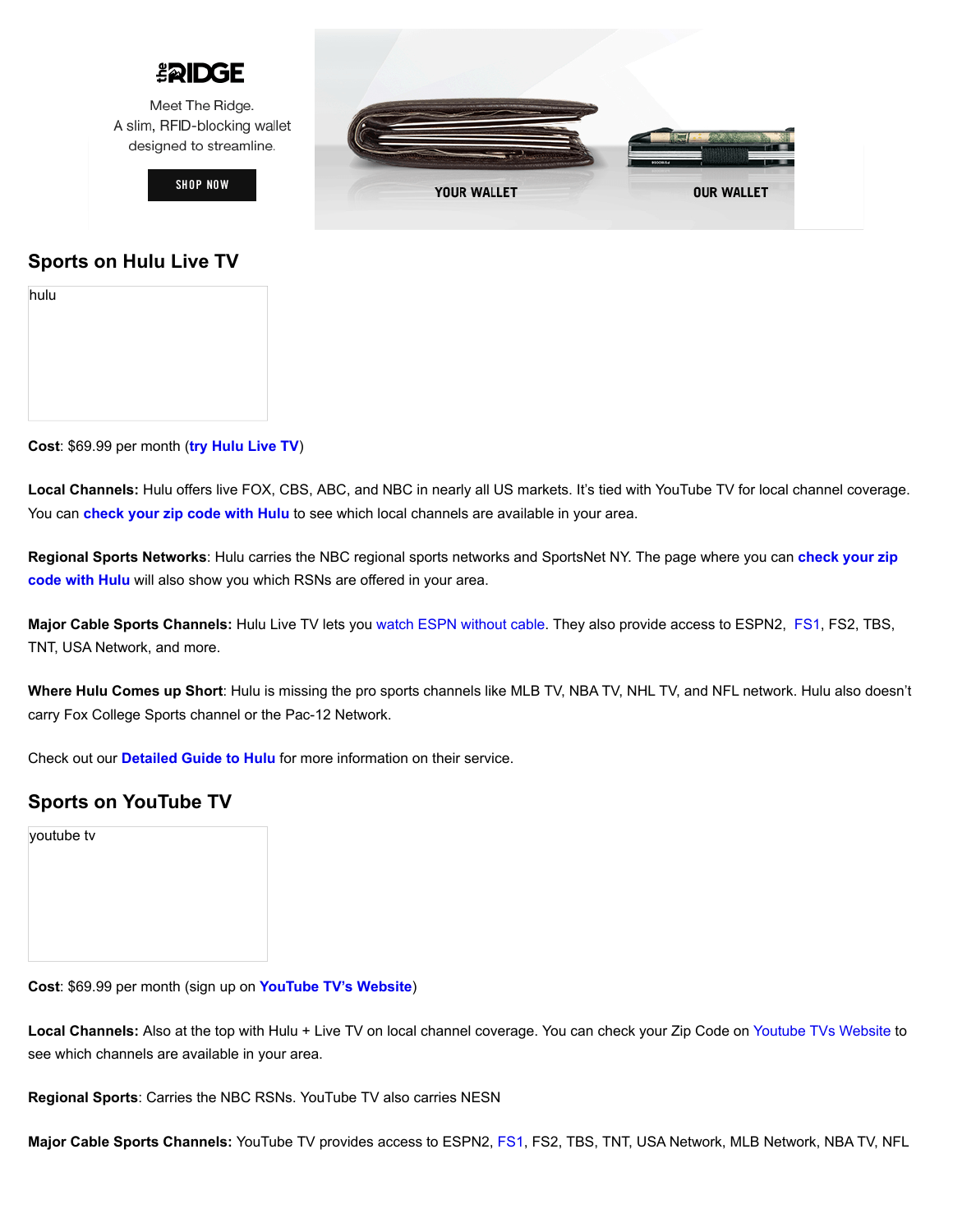Network and more. YouTube also carries the Tennis channels in its standard channel plan.

**Where YouTube TV Comes up Short**: YTTV is missing a few big Fox RSNs. Like Hulu, they are also missing Pac-12. You also won't find NHL Network on YouTube TV.

Check out our **[Detailed Guide to YouTube TV](https://www.groundedreason.com/youtube-tv-channels/)** for more information on their service.

#### **Sports on Sling TV**



**Cost**: Starts at \$35 per month, but will need to pay a minimum of \$50 per month for both Sling Blue and Orange to cover your basic sports channels.

**Local Channels:** Sling only carries NBC and Fox in major markets.

**Regional Sports**: Sling doesn't offer regional sports after losing the NBC RSNs in April 2021

**Major Cable Sports Channels:** You can get ESPN, ESPN2, FS1, NBC Sports Network, TBS, and TNT if you subscribe to both the Sling Blue and Orange plan for \$\$50 per month. To have FS2 will require an \$11 per month Sports Extra add-on package if you have Slings "Blue" package. The Sports Extra add-on is \$15 per month extra if you have both Sling Blue and Sling Orange.

**Where Sling Comes up Short**: Sling is likely the last network you'd chose for sports. However, they do offer a lot of different channel options, so they may be worth a look if you are only interested in specific sports channels.

Check out our **[Detailed Guide to Sling](https://www.groundedreason.com/sling-tv-review-watch-live-tv-online/)** for more information on their service.

## **Sports Channel Comparison Chart**

Below are the charts I promised to do a side-by-side comparison of each streaming service and the sports networks they carry. Local broadcast networks like Fox, CBS, ABC, and NBC carry a lot of sports. Those are not listed in the chart below. However, as I explain in our guide to [watching local broadcast networks online](https://www.groundedreason.com/watch-local-channels-without-cable/), Hulu Live TV, DIRECTV STREAM, YouTube TV, and fuboTV are your best options for local channels. That guide is worth a read as there are free ways to watch your local networks. We also link the specific guide for watching each channel in the tables below. Clicking the link will take you to guide like the following:

- [Watch ESPN Without Cable](https://www.groundedreason.com/watch-espn-online-without-cable/)
- [What is ESPN+?](https://www.groundedreason.com/what-is-espn-espn-plus-and-how-to-watch-it/)
- [Stream FOX Sports 1 Online](https://www.groundedreason.com/where-to-watch-fs1-stream-live-and-legally/)
- [Watch beIN Sports Without Cable](https://www.groundedreason.com/how-to-watch-bein-sports-online-without-cable/)

#### **Sports Channels**

The Table Below Shows the major sports networks and the streaming services that carry them. I've listed the price of the DIRECTV STREAM package in the table since they carry a variety of channel plans. In the other fields, a "No" indicated the channel is not carried. A "Yes" indicates it's available in the cheapest channel plan. A "+" and a number indicates the channel is available in a channel add-on package.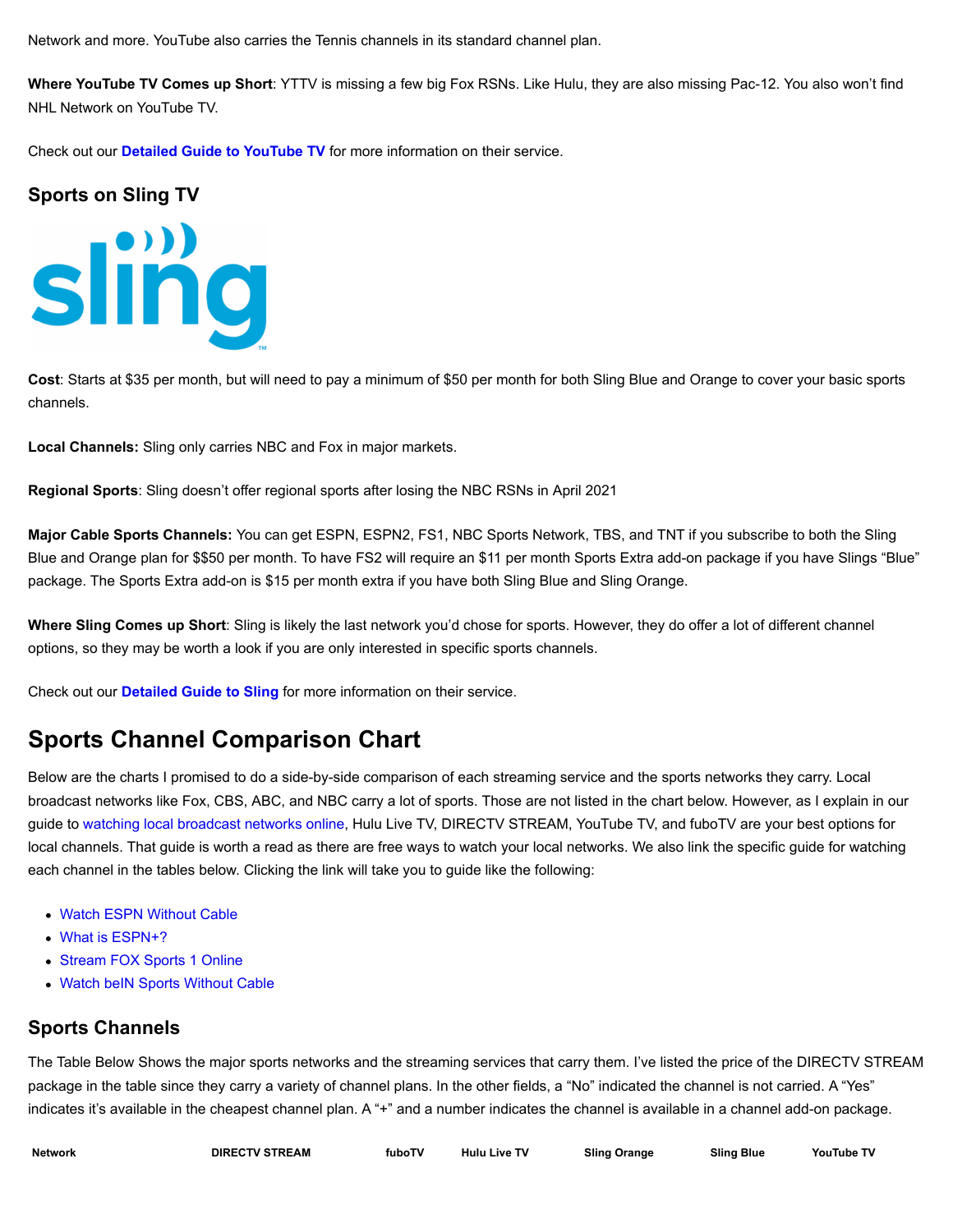| <b>ACC Network</b>        | \$69.99  | Yes           | Yes           | $+ $11$       | No      | Yes           |
|---------------------------|----------|---------------|---------------|---------------|---------|---------------|
| <b>belN Sports</b>        | No       | Yes           | $\mathsf{No}$ | $+ $11$       | $+ $11$ | $\mathsf{No}$ |
| <b>Big Ten Network</b>    | \$69.99  | Yes           | Yes           | No            | $+ $11$ | Yes           |
| <b>CBS Sports Network</b> | \$89.99  | Yes           | Yes           | No            | No      | Yes           |
| Eleven Sports             | No       | Yes           | No            | No            | No      | No            |
| <b>ESPN</b>               | \$69.99  | Yes           | Yes           | Yes           | No      | Yes           |
| ESPN <sub>2</sub>         | \$69.99  | Yes           | Yes           | Yes           | No      | Yes           |
| <b>ESPNEWS</b>            | \$69.99  | $+ $8$        | Yes           | $+ $11$       | No      | Yes           |
| <b>ESPNU</b>              | \$69.99  | $+$ \$8       | Yes           | $+ $11$       | No      | Yes           |
| Fox College Sports        | No       | $+ $11$       | No            | No            | No      | $+ $11$       |
| Fox Soccer Plus           | No       | $+ $7$        | No            | No            | No      | $+ $11$       |
| Fox Sports 1              | \$69.99  | Yes           | Yes           | $\mathsf{No}$ | Yes     | Yes           |
| Fox Sports 2              | \$89.99  | Yes           | Yes           | No            | $+ $11$ | Yes           |
| <b>Golf Channel</b>       | \$89.99  | Yes           | Yes           | $\mathsf{No}$ | $+ $11$ | Yes           |
| <b>MLB Network</b>        | \$104.99 | $+ $11$       | No            | $+ $11$       | $+ $11$ | Yes           |
| <b>NBATV</b>              | \$89.99  | $+ $11$       | No            | $+ $11$       | $+ $11$ | Yes           |
| <b>NFL Network</b>        | No       | Yes           | No            | No            | Yes     | Yes           |
| <b>NFL RedZone</b>        | No       | $+ $11$       | No            | No            | $+ $11$ | $+ $11$       |
| <b>NHL Network</b>        | \$104.99 | $+ $11$       | No            | $+ $11$       | $+ $11$ | $\mathsf{No}$ |
| Olympic Channel           | \$89.99  | Yes           | Yes           | $\mathsf{No}$ | $+ $11$ | Yes           |
| Pac-12 Network            | No       | $+$ \$8       | No            | $+ $11$       | $+ $11$ | $\mathsf{No}$ |
| <b>SEC Network</b>        | \$69.99  | Yes           | Yes           | $+ $11$       | No      | Yes           |
| <b>TBS</b>                | \$69.99  | $\mathsf{No}$ | Yes           | Yes           | Yes     | Yes           |
| Tennis Channel            | \$89.99  | $+ $11$       | No            | $+ $11$       | $+ $11$ | $\mathsf{No}$ |
| <b>TNT</b>                | \$69.99  | No            | Yes           | Yes           | Yes     | Yes           |
|                           |          |               |               |               |         |               |

### **Regional Sports Networks**

The table below shows the regional sports networks and the streaming services that carry them. I've listed the price of the DIRECTV STREAM package in the table since they carry a variety of channel plans. In the other fields, a "No" indicated the channel is not carried. A "Yes" indicates it's available in the cheapest channel plan.

| <b>RSN</b>                               | <b>DIRECTV STREAM</b> | fuboTV | <b>Hulu Live TV</b> | <b>Sling Orange</b> | Sling Blue | YouTube TV |
|------------------------------------------|-----------------------|--------|---------------------|---------------------|------------|------------|
| Altitude                                 | \$89.99               | No     | No                  | No                  | No         | No         |
| <b>AT&amp;T SportsNet Pittsburgh</b>     | \$89.99               | Yes    | No                  | No                  | No         | No         |
| <b>AT&amp;T SportsNet Rocky Mountain</b> | \$89.99               | No     | <b>No</b>           | No                  | No         | No         |
| <b>AT&amp;T SportsNet Southwest</b>      | \$89.99               | Yes    | <b>No</b>           | No                  | No         | No         |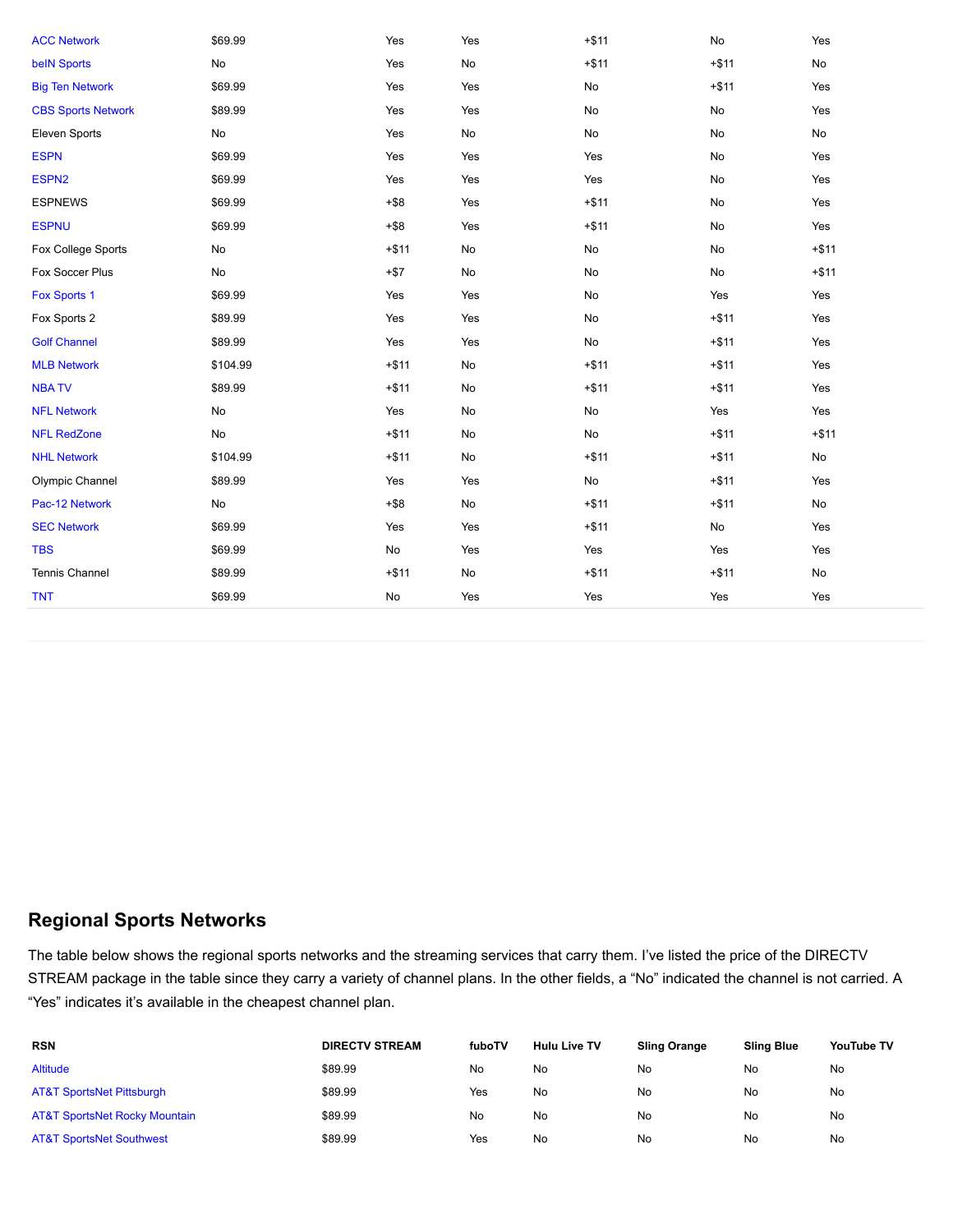| <b>Bally Sports Arizona</b>            | \$89.99 | No  | No  | No | No | No  |
|----------------------------------------|---------|-----|-----|----|----|-----|
| <b>Bally Sports Detroit</b>            | \$89.99 | No  | No  | No | No | No  |
| <b>Bally Sports Florida</b>            | \$89.99 | No  | No  | No | No | No  |
| <b>Bally Sports Indiana</b>            | \$89.99 | No  | No  | No | No | No  |
| <b>Bally Sports Kansas City</b>        | \$89.99 | No  | No  | No | No | No  |
| <b>Bally Sports Midwest</b>            | \$89.99 | No  | No  | No | No | No  |
| <b>Bally Sports New Orleans</b>        | \$89.99 | No  | No  | No | No | No  |
| <b>Bally Sports North</b>              | \$89.99 | No  | No  | No | No | No  |
| <b>Bally Sports Ohio</b>               | \$89.99 | No  | No  | No | No | No  |
| <b>Bally Sports Oklahoma</b>           | \$89.99 | No  | No  | No | No | No  |
| <b>Bally Sports San Diego</b>          | \$89.99 | No  | No  | No | No | No  |
| <b>Bally Sports South</b>              | \$89.99 | No  | No  | No | No | No  |
| <b>Bally Sports Southeast</b>          | \$89.99 | No  | No  | No | No | No  |
| <b>Bally Sports Southwest</b>          | \$89.99 | No  | No  | No | No | No  |
| <b>Bally Sports Sun</b>                | \$89.99 | No  | No  | No | No | No  |
| <b>Bally Sports West</b>               | \$89.99 | No  | No  | No | No | No  |
| <b>Bally Sports Wisconsin</b>          | \$89.99 | No  | No  | No | No | No  |
| <b>Marquee Sports Network</b>          | \$89.99 | No  | No  | No | No | No  |
| The Mid-Atlantic Sports Network (MASN) | \$89.99 | No  | No  | No | No | No  |
| <b>MSG Network</b>                     | \$89.99 | Yes | No  | No | No | No  |
| <b>NBC Sports Bay Area</b>             | \$89.99 | Yes | Yes | No | No | Yes |
| <b>NBC Sports Boston</b>               | \$89.99 | Yes | Yes | No | No | Yes |
| <b>NBC Sports California</b>           | \$89.99 | Yes | Yes | No | No | Yes |
| <b>NBC Sports Chicago</b>              | \$89.99 | Yes | Yes | No | No | Yes |
| <b>NBC Sports Northwest</b>            | No      | Yes | Yes | No | No | Yes |
| <b>NBC Sports Philadelphia</b>         | No      | Yes | Yes | No | No | Yes |
| <b>NBC Sports Washington</b>           | \$89.99 | Yes | Yes | No | No | Yes |
| <b>New England Sports Network</b>      | \$89.99 | Yes | No  | No | No | No  |
| <b>Root Sports Northwest</b>           | \$89.99 | No  | No  | No | No | No  |
| <b>Spectrum Sports</b>                 | \$89.99 | No  | No  | No | No | No  |
| <b>SportsNet New York</b>              | \$89.99 | Yes | Yes | No | No | Yes |
| <b>Bally Sports Great Lakes</b>        | \$89.99 | No  | No  | No | No | No  |
| <b>YES Network</b>                     | \$89.99 | No  | No  | No | No | No  |
|                                        |         |     |     |    |    |     |

[For a good comparison of the various live streaming services including their sports content, you can check out our comparison of live](https://www.groundedreason.com/which-is-the-best-live-tv-streaming-service-in-2021/) streaming services after reading this guide.

## **Need More Information?**

If this article didn't answer your specific question, head over to our **[Home Page](https://www.groundedreason.com/)**! It will guide you to affordable internet providers, streaming services to meet your needs, information on antennas, and many more tools and resources to help you save money on TV and Internet access.

For tips and tricks on cutting the cord and other tech topics be sure to join our [Facebook Page.](https://www.facebook.com/GroundedReason/)

## **Join Millions of Cord Cutters**

**For the latest information on cord cutting, affordable internet, and cord cutting deals subscribe to our weekly email newsletter. It's 100% Free!**